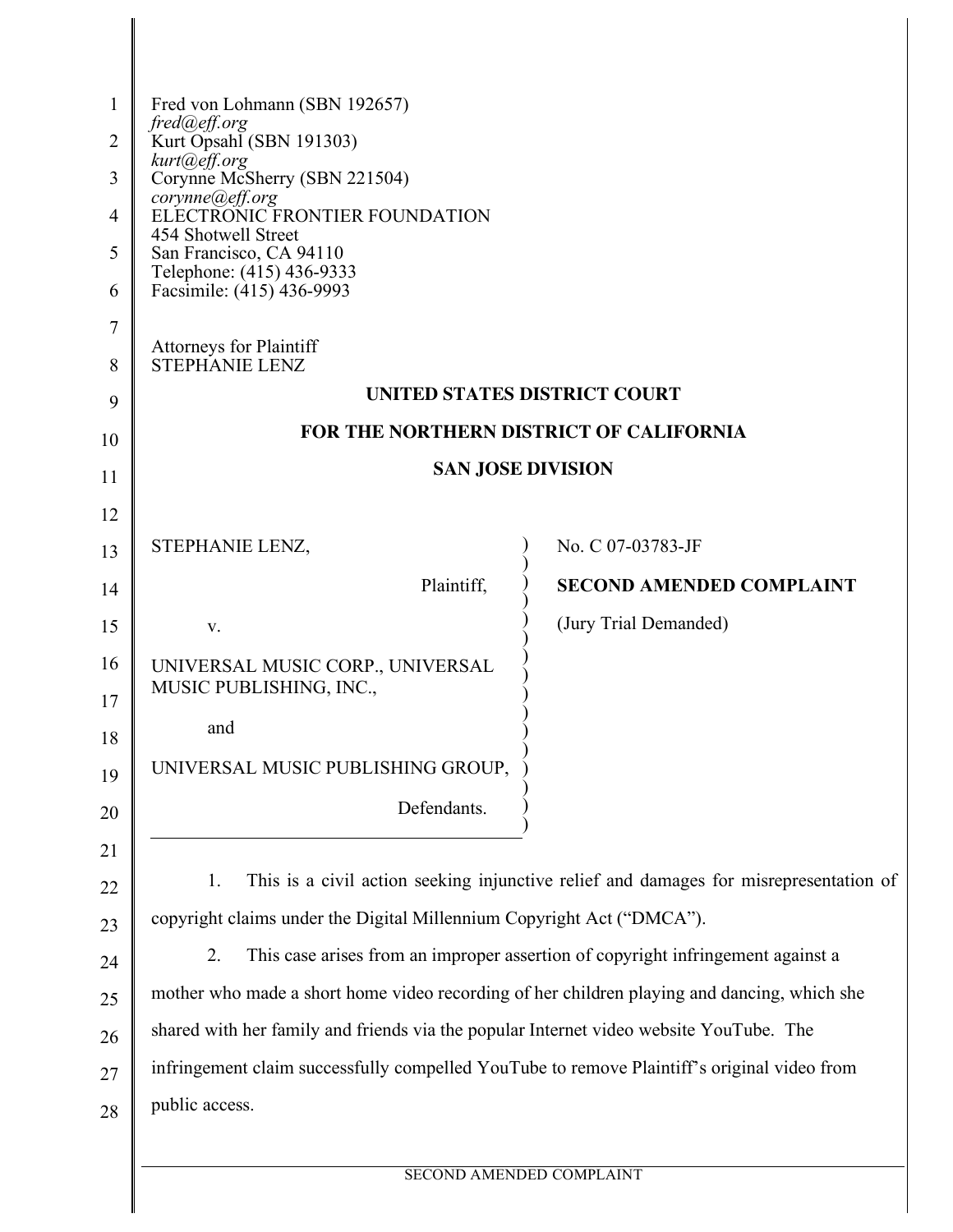3. Plaintiff Stephanie Lenz ("Lenz") is an individual residing in Gallitzin, Pennsylvania. 4. On information and belief, Defendants Universal Music Corp., Universal Music Publishing, Inc. and Universal Music Publishing Group (collectively, "Universal" or "Defendants") are business entities and/or corporations that each maintain a principal place of business in Los Angeles, California.

## **JURISDICTION AND VENUE**

5. This Court has subject matter jurisdiction over this claim pursuant to the Copyright Act (17 U.S.C. §§ 101 et seq.), 28 U.S.C. §§ 1331 and 1338.

6. On information and belief, Defendants are subject to the general and specific jurisdiction of this Court.

## **VENUE AND INTRADISTRICT ASSIGNMENT**

7. Venue is proper in this district pursuant to 28 U.S.C. § 1391.

8. Assignment to the San Jose division is proper pursuant to Local Rule 3-2(c) and (d) because a substantial portion of the events giving rise to this action occurred in this district and division.

# **FACTUAL ALLEGATIONS**

9. YouTube is a video-sharing website where millions of Internet users post videos to make them available to others for viewing. These videos range from traditional home recordings of personal events to news reports, advertisements, and television programs. YouTube's website is available at the web address www.youtube.com. Its corporate headquarters is located in San Bruno, California.

10. On information and belief, Defendants are music publishing companies. On information and belief, Defendants own and/or administer the copyrights in musical compositions owned or controlled by the artist Prince Rogers Nelson, professionally known as "Prince," including the song "Let's Go Crazy."

1

 $\mathcal{L}$ 

3

4

5

6

7

8

9

#### **PARTIES**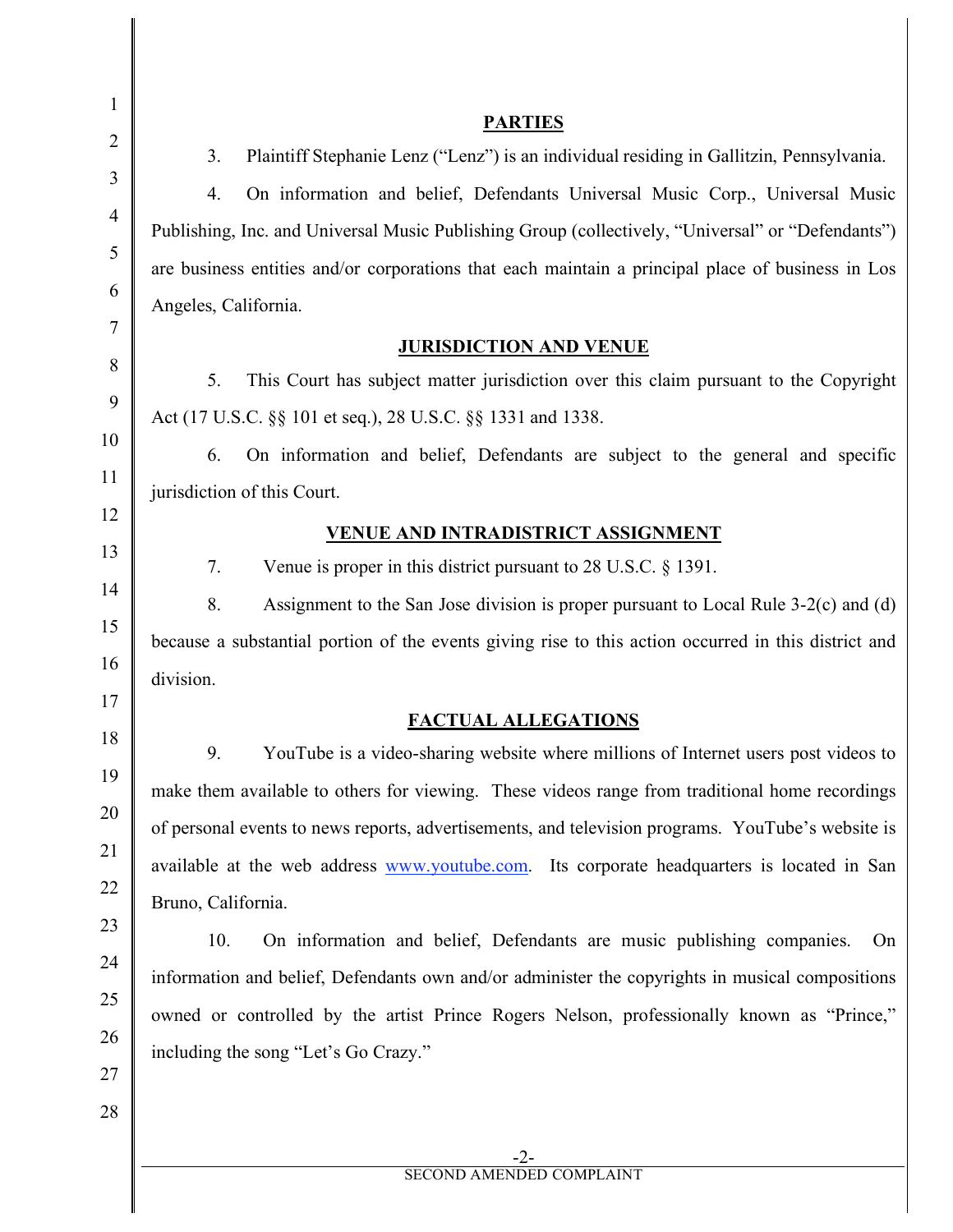11. Plaintiff Stephanie Lenz is a mother, wife, writer and editor. She and her husband have two children, Zoe and Holden.

12. On or about February 7, 2007, Lenz's children were playing in the family's kitchen when Holden (then 13 months old) began dancing to the Prince song "Let's Go Crazy," which was playing in the background on the Lenz family CD player. Zoe and Holden had recently heard Prince perform on television during the Super Bowl halftime show. Lenz used her digital camera to create a 29-second video recording of the children's activities, which consisted primarily of Holden's dance performance. Lenz later transferred the recording onto her computer and saved it as a video computer file (hereafter "Holden Dance Video").

13. The video bears all the hallmarks of a family home movie—it is somewhat blurry, the sound quality is poor, it was filmed with an ordinary digital video camera, and it focuses on documenting Holden's "dance moves" against a background of normal household activity, commotion and laughter.

14 15 16 17 14. Due to the noise and commotion made by the children, the song "Let's go Crazy" can only be heard in the background for approximately 20 seconds of the 29-second video and even then not all that clearly. The portion of the song used is near the song's end and includes only a few words of the lyrics.

18 19 20 21 22 23 15. On information and belief, the snippet of "Let's Go Crazy" that plays in the background (not dubbed as a soundtrack) of the Holden Video could not substitute for the original Prince song in any conceivable market. This is due, in part, to the abbreviated nature of the use of the work, the low audio quality of the ordinary digital video camera Ms. Lenz used, the household noises, laughter and talking of Ms. Lenz that partially obscure the music, and the sounds made by the toys that Holden and his sister are pushing around the kitchen during the video.

24 25 26 27 16. Holden was just learning to walk when Lenz made the video. Lenz thought her friends and family, particularly her mother in California, would enjoy seeing Holden's new ability to dance as well. Lenz's mother has difficulty downloading email files but knows how to access the YouTube website.

28

1

 $\mathcal{L}$ 

3

4

5

6

7

8

9

10

11

12

13

17. Therefore, on or about February 8, 2007, Lenz uploaded the Holden Dance Video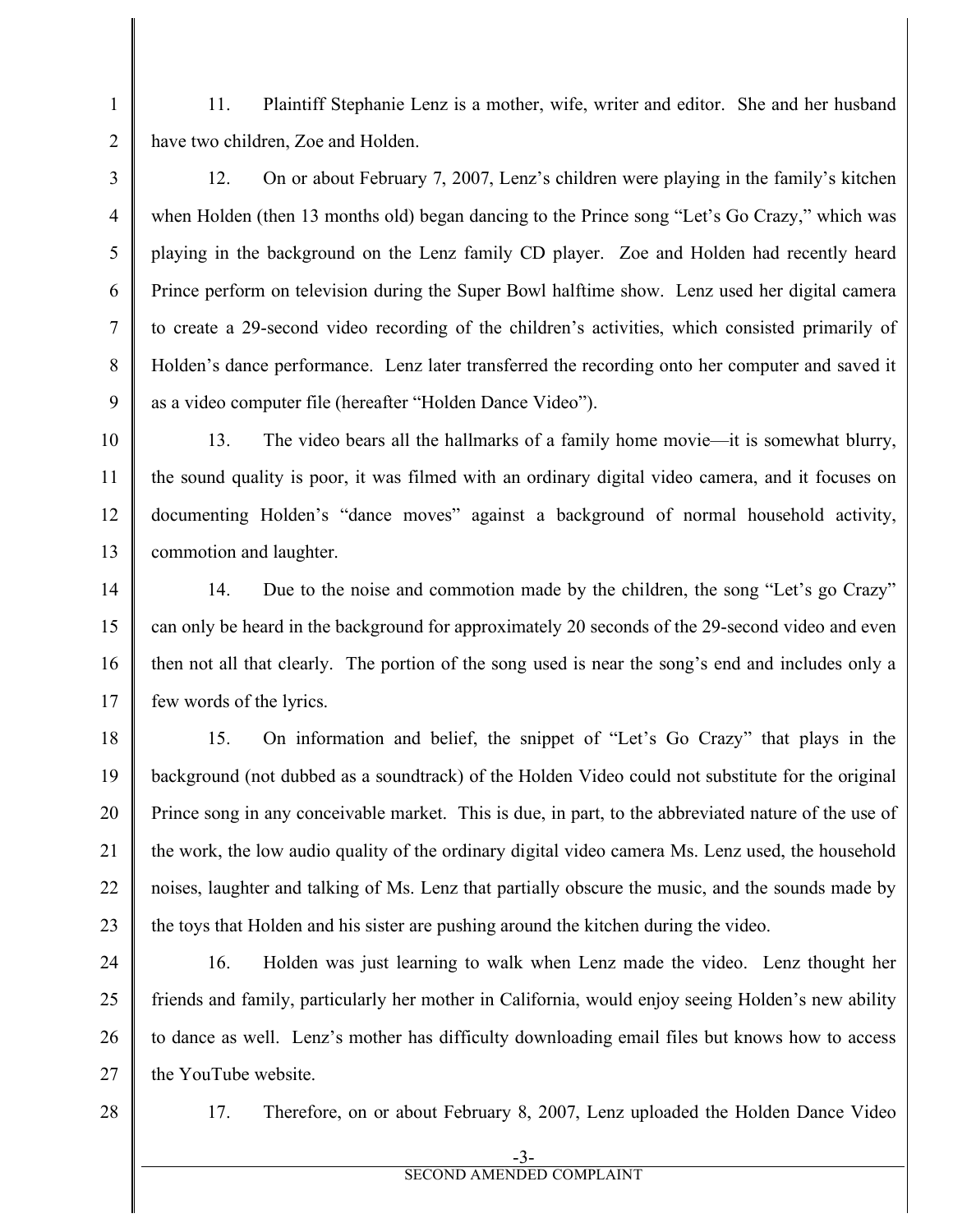from her computer to the YouTube website for her family and friends to enjoy. The video was publicly available at the Internet address <http://www.youtube.com/watch?v=N1KfJHFWlhQ>.

1

 $\mathfrak{D}$ 

3

4

5

6

7

8

9

10

11

12

13

16

17

18. Thus, the purpose and character of the video was for Ms. Lenz to amuse her family and friends with her young child's nascent dancing ability. This was non-commercial and transformative, as it made a use of the work that was distinct and separate from its original context and added additional creative elements, such as Holden's dancing. Moreover, the amount of the song taken was approximately 20 seconds of a 3  $1/2$  minute song – the necessary background of the almost equally brief video—and the content of the Holden Dance Video did not and could not substitute for the original song or inflict any harm to the market for the original song.

14 19. On information and belief, Defendants are sophisticated music industry companies, have extensive experience with copyright law, and employ staff who are familiar with the Digital Millennium Copyright Act (including the Section 512 "good faith" requirements and the obligation to submit Section 512 notices under penalty of perjury), as well as the principles and application of the fair use doctrine.

15 18 20. On information and belief, between February and June 2007, Defendants, and/or their representatives, viewed the Holden Dance Video and decided to issue a DMCA takedown notice despite their knowledge that the use of the Prince song in the video was a non-infringing fair use.

19 20 21 22 23 24 21. On June 4, 2007, Defendants, through their representative, demanded that YouTube remove the Holden Dance Video from the YouTube website because the video allegedly infringed a copyright owned or administered by Defendants. By authorizing the demand, Defendants affirmed under penalty of perjury that the notice of infringement was accurate and that they were authorized to make the infringement claim arising from the Prince song "Let's Go Crazy." See Notice of Copyright Infringement, attached hereto as Ex. A.

25 26 27 28 22. On information and belief, Defendants sent this notice to  $\frac{1}{2}$  copyright $\omega$  voutube.com. Section 8 of YouTube's Terms of Use expressly states that "only DMCA notices should go to the Copyright Agent [with the email address 'copyright@youtube.com'.]." See YouTube Terms of Use, downloaded on April 17, 2008, from http://www.youtube.com/t/terms and attached hereto as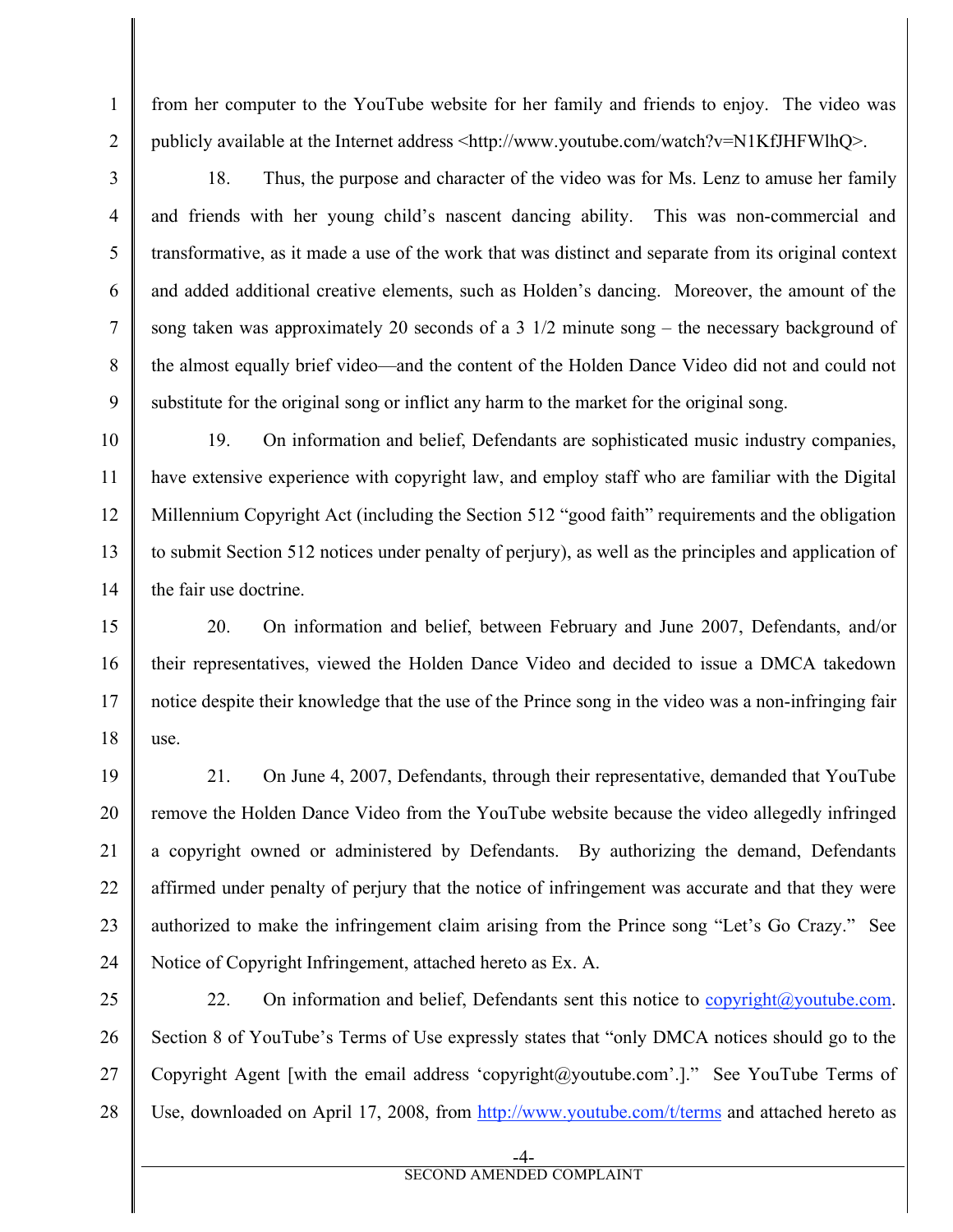Ex. B. On information and belief, the relevant portions of this webpage have not been substantively modified since June 4, 2007.

1

 $\mathcal{L}$ 

3

4

5

6

7

8

9

10

11

23. The notice precisely tracked the language specified for a notice of claimed infringement under Section  $512(c)(3)$  of the DMCA.

24. On information and belief, YouTube treated the demand as a request for takedown pursuant to the Section  $512(c)(3)$  of the DMCA.

25. On June 5, 2007, YouTube sent Lenz an email notifying her that it had removed the Holden Dance Video pursuant to Universal's notification that the material infringed their copyright. The email warned Lenz that repeated incidents of copyright infringement could lead to the deletion of her YouTube account and all videos uploaded to the account. See Notice of Video Removal, attached hereto as Ex. C.

12 13 14 15 16 17 26. The email advised Lenz that she was entitled to submit a counter-notice, and directed her to webpages that explained the procedures for a counter-notice pursuant to Section 512(g) of the DMCA. Id. See also "Help Center: How do I file a counter notice?" downloaded on April 17, 2008, from http://www.google.com/support/youtube/bin/answer.py?answer+59826 and attached hereto as Ex. D. On information and belief, the relevant portions of this webpage have not been substantively modified since June 4, 2007.

18 19 20 21 27. On June 27, 2007, Lenz sent YouTube a counter-notice, pursuant to Section 512(g) of the DMCA, demanding that her video be reposted because it did not infringe Universal's copyright in any way. Following that counter-notice, YouTube restored the video. Regardless, the Holden Dance Video remained unavailable on YouTube for more than six weeks.

22 23 24 25 26 27 28 28. On information and belief, on or around September 13, 2007, Prince issued a statement threatening to sue several Internet service providers for copyright infringement as part of an effort to "to reclaim his art on the internet." See M. Collett-White, "Prince to Sue YouTube, eBay Over Music Use," Reuters, Sept. 13, 2007, downloaded on April 16, 2008, from http://www.reuters.com/article/internetNew/idUSL1364328420070914?feedtype=RSS&feedName InternetNews&rpc=22&sp=true, and attached hereto as Ex. E. On information and belief, the relevant portions of this webpage have not been substantively modified since September 13, 2007.

SECOND AMENDED COMPLAINT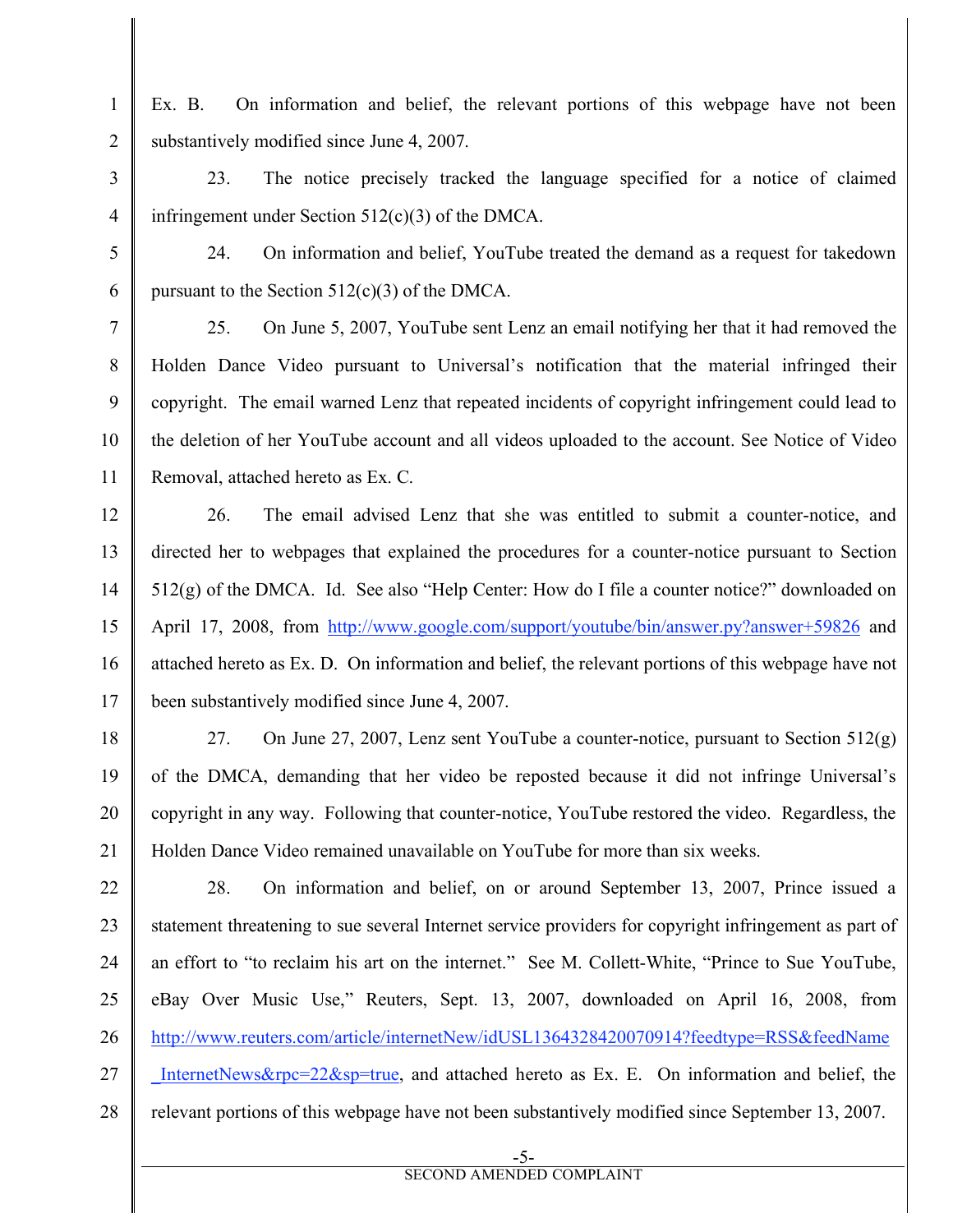-6- 1  $\mathcal{L}$ 3 4 5 6 7 8 9 10 11 12 13 14 15 16 17 18 19 20 21 22 23  $24$ 25 26 27 28 29. On information and belief, the statement asserted that "Prince strongly believes that artists as creators and owners of their music need to reclaim their art." 30. On or around October 26, 2007, Defendants released the following statement to ABC News, in response to a request for comment regarding the take down of the Holden Dance Video: Prince believes it is wrong for YouTube, or any other user-generated site, to appropriate his music without his consent. That position has nothing to do with any particular video that uses his songs. It's simply a matter of principle. And legally, he has the right to have his music removed. We support him and this important principle. That's why, over the last few months, we have asked YouTube to remove thousands of different videos that use Prince music without his permission. See J. Avila et al, "The Home Video Prince Doesn't Want You to See," ABC News, October 26, 2007, downloaded on November 7, 2007, from http://abcnews.go.com/print?id+3777651 and attached hereto as Ex. F. 31. On information and belief, Prince himself demanded that Universal seek the removal of the Holden Video. On information and belief, Universal sent the DMCA notice at Prince's behest, based not on the particular characteristics of the Holden Video or any good-faith belief that it actually infringed a copyright but on its belief that, as "a matter of principle," Prince "has the right to have his music removed." **COUNT I: 17 U.S.C. § 512(F) MISREPRESENTATION** 32. Plaintiff repeats and incorporates herein by reference the allegations in the preceding paragraphs of this complaint. 33. The Holden Dance Video does not infringe any copyright owned or administered by **Defendants** 34. Lenz's use of the Prince song "Let's Go Crazy" is a self-evident non-infringing fair use under 17 U.S.C. § 107. This is in part because the Holden Dance Video non commercially transforms the song into partially obscured background music for a family video about a toddler just learning to dance, uses only a small, nonsubstantial portion of the original work, and does not substitute for the work or harm any market for the work. 35. On information and belief, Defendants had actual subjective knowledge of the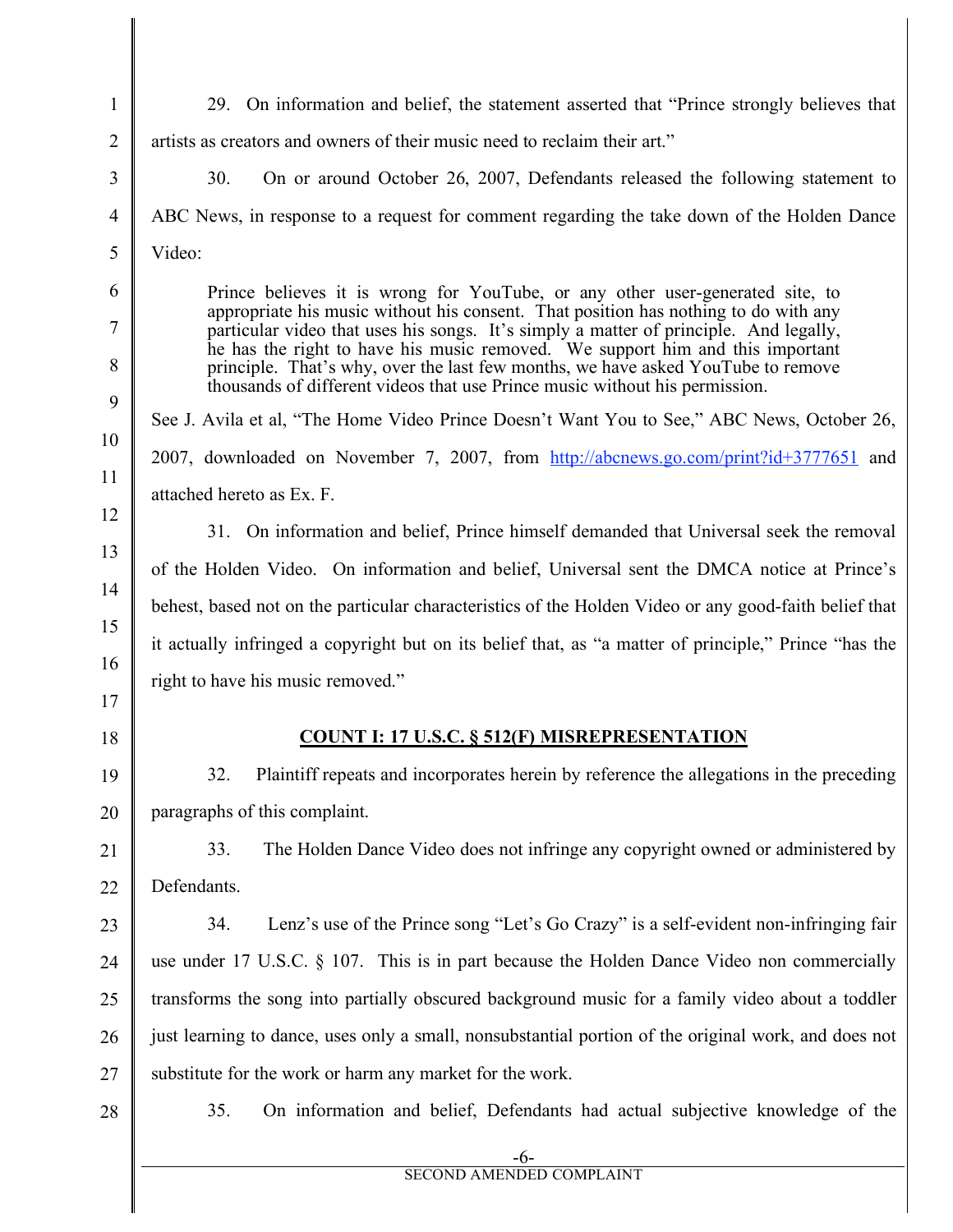contents of the Holden Dance Video and that it did not infringe any Universal copyrights on the date they sent YouTube the takedown notice regarding the Holden Dance Video. With this actual subjective knowledge, Defendants acted in bad faith when they sent the takedown notice, knowingly and materially misrepresenting that they had concluded that the video was infringing.

5

1

 $\mathfrak{D}$ 

3

4

6

7

8

17

18

19

20

21

22

23

 $24$ 

25

26

27

28

36. In the alternative, Defendants should have known, if they had acted with reasonable care or diligence, or would have no substantial doubt had they been acting in good faith, that the Holden Dance Video did not infringe any Universal copyrights on the date they sent YouTube their complaint under the DMCA.

9 10 37. Defendants violated 17 U.S.C. § 512(f) by knowingly materially misrepresenting that Holden Dance Video infringed Universal's copyright.

11 12 13 14 15 16 38. As a direct and proximate result of Defendants' actions, Plaintiff has been injured substantially and irreparably. Such injury includes, but is not limited to, the financial and personal expenses associated with responding to the claim of infringement and harm to her free speech rights under the First Amendment. Because Universal's notice was intimidating, Ms. Lenz is now fearful that someone might construe some portion of a new home video to infringe a copyright. As a result, she has not posted a single video on YouTube since she received the takedown notice.

# **PRAYER FOR RELIEF**

WHEREFORE, the Plaintiff prays for judgment as follows:

1. Injunctive relief restraining Defendants, their agents, servants, employees, successors and assigns, and all others in concert and privity with Defendants, from bringing any lawsuit or threat against Plaintiff for copyright infringement in connection with the Holden Dance Video, including, but not limited to, the video's publication, distribution, performance, display, licensing, or the ability to host it online or link to it from any website;

2. Damages according to proof;

3. Attorneys fees pursuant to 17 U.S.C. § 512(f), other portions of the Copyright Act including Section 505, on a Private Attorney General basis, or otherwise as allowed